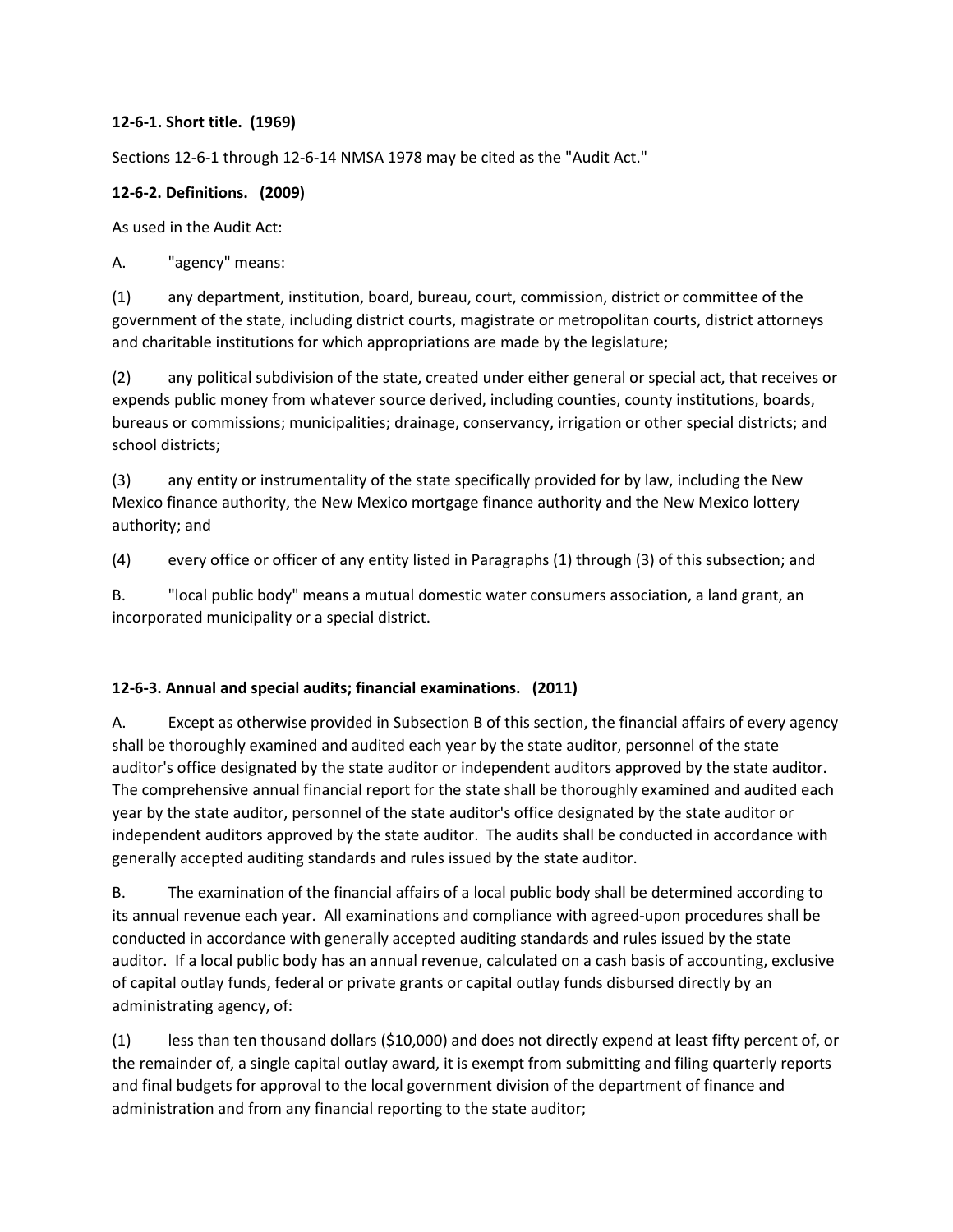(2) at least ten thousand dollars (\$10,000) but less than fifty thousand dollars (\$50,000), it shall comply only with the applicable provisions of Section 6-6-3 NMSA 1978;

(3) less than fifty thousand dollars (\$50,000) and directly expends at least fifty percent of, or the remainder of, a single capital outlay award, it shall submit to the state auditor a financial report consistent with agreed-upon procedures for financial reporting that are:

(a) focused solely on the capital outlay funds directly expended;

(b) economically feasible for the affected local public body; and

(c) determined by the state auditor after consultation with the affected local public body;

(4) at least fifty thousand dollars (\$50,000) but not more than two hundred fifty thousand dollars (\$250,000), it shall submit to the state auditor, at a minimum, a financial report that includes a schedule of cash basis comparison and that is consistent with agreed-upon procedures for financial reporting that are:

(a) narrowly tailored to the affected local public body;

(b) economically feasible for the affected local public body; and

(c) determined by the state auditor after consultation with the affected local public body;

(5) at least fifty thousand dollars (\$50,000) but not more than two hundred fifty thousand dollars (\$250,000) and expends any capital outlay funds, it shall submit to the state auditor, at a minimum, a financial report that includes a schedule of cash basis comparison and a test sample of expended capital outlay funds and that is consistent with agreed-upon procedures for financial reporting that are:

(a) narrowly tailored to the affected local public body;

(b) economically feasible for the affected local public body; and

(c) determined by the state auditor after consultation with the affected local public body;

(6) at least two hundred fifty thousand dollars (\$250,000) but not more than five hundred thousand dollars (\$500,000), it shall submit to the state auditor, at a minimum, a compilation of financial statements and a financial report consistent with agreed-upon procedures for financial reporting that are:

(a) economically feasible for the affected local public body; and

(b) determined by the state auditor after consultation with the affected local public body; or

(7) five hundred thousand dollars (\$500,000) or more, it shall be thoroughly examined and audited as required by Subsection A of this section.

C. In addition to the annual audit, the state auditor may cause the financial affairs and transactions of an agency to be audited in whole or in part.

D. Annual financial and compliance audits of agencies under the oversight of the financial control division of the department of finance and administration shall be completed and submitted by an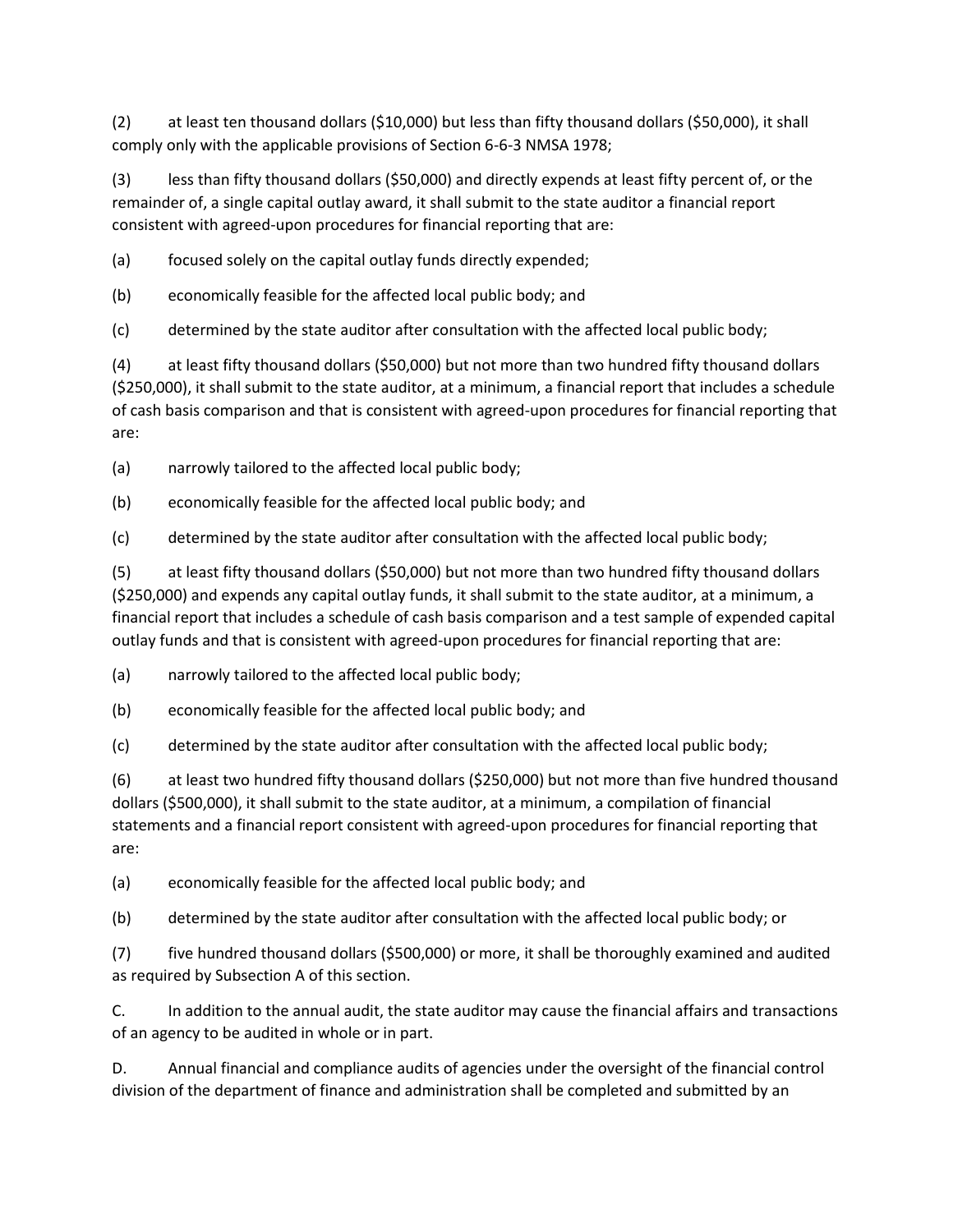agency and independent auditor to the state auditor no later than sixty days after the state auditor receives notification from the financial control division to the effect that an agency's books and records are ready and available for audit. The local government division of the department of finance and administration shall inform the state auditor of the compliance or failure to comply by a local public body with the provisions of Section 6-6-3 NMSA 1978.

E. In order to comply with United States department of housing and urban development requirements, the financial affairs of a public housing authority that is determined to be a component unit in accordance with generally accepted accounting principles, other than a housing department of a local government or a regional housing authority, at the public housing authority's discretion, may be audited separately from the audit of its local primary government entity. If a separate audit is made, the public housing authority audit shall be included in the local primary government entity audit and need not be conducted by the same auditor who audits the financial affairs of the local primary government entity.

F. The state auditor shall notify the legislative finance committee and the public education department if:

(1) a school district, charter school or regional education cooperative has failed to submit a required audit report within ninety days of the due date specified by the state auditor; and

(2) the state auditor has investigated the matter and attempted to negotiate with the school district, charter school or regional education cooperative but the school district, charter school or regional education cooperative has not made satisfactory progress toward compliance with the Audit Act.

G. The state auditor shall notify the legislative finance committee and the secretary of finance and administration if:

(1) a state agency, state institution, municipality or county has failed to submit a required audit report within ninety days of the due date specified by the state auditor; and

(2) the state auditor has investigated the matter and attempted to negotiate with the state agency, state institution, municipality or county but the state agency, state institution, municipality or county has not made satisfactory progress toward compliance with the Audit Act.

# **12-6-4. Auditing costs. (2007)**

The reasonable cost of all audits shall be borne by the agency audited, except that:

A. a public housing authority other than a regional housing authority shall not bear the cost of an audit conducted solely at the request of its local primary government entity; and

B. the administrative office of the courts shall bear the cost of auditing the magistrate courts. A metropolitan court shall be treated as a single agency for the purpose of audit and shall be audited as a unit, and the cost of the audit shall be paid from the appropriation to the metropolitan court. The district courts of all counties within a judicial district shall be treated as a single agency for the purpose of audit and shall be audited as a unit, and the cost of the audit shall be paid from the appropriation to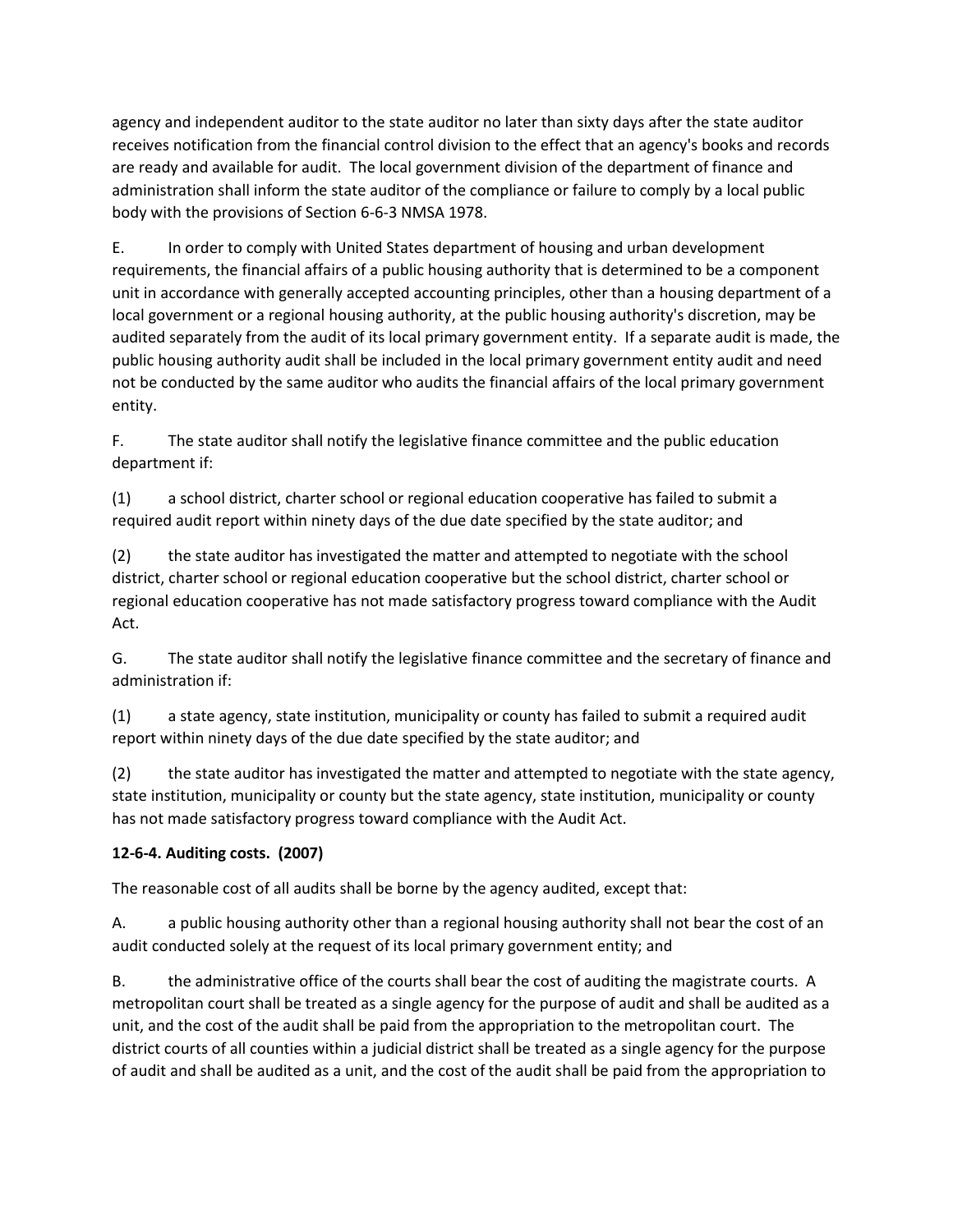each judicial district. The court clerk trust account and the state treasurer account of each county's district court shall be included within the scope of the judicial district audit.

## **12-6-5. Reports of audits. (2009)**

A. The state auditor shall cause a complete written report to be made of each annual or special audit and examination made. Each report shall set out in detail, in a separate section, any violation of law or good accounting practices found by the audit or examination. Each report of a state agency shall include a list of individual deposit accounts and investment accounts held by each state agency audited. A copy of the report shall be sent to the agency audited or examined; five days later, or earlier if the agency waives the five-day period, the report shall become a public record, at which time copies shall be sent to:

(1) the secretary of finance and administration; and

(2) the legislative finance committee.

B. The state auditor shall send a copy of reports of state agencies to the department of finance and administration.

C. Within thirty days after receipt of the report, the agency audited may notify the state auditor of any errors in the report. If the state auditor is satisfied from data or documents at hand, or by an additional investigation, that the report is erroneous, the state auditor shall correct the report and furnish copies of the corrected report to all parties receiving the original report.

### **12-6-6. Criminal violations. (2003)**

Immediately upon discovery of any violation of a criminal statute in connection with financial affairs, the state auditor shall report the violation to the proper prosecuting officer and furnish the officer with all data and information in his possession relative to the violation. An agency or independent auditor shall report a violation immediately to the state auditor.

### **12-6-7. Shortages in accounts; sureties. (1969)**

A. The state auditor shall notify the appropriate surety on the official bond whenever an audit discloses a shortage in the accounts of any agency. Failure to notify the surety, however, does not release the surety from any obligation under the bond.

B. Sureties upon official bonds of agencies are not released from liability on official bonds until the state auditor has certified to them that the accounts of the agency have been examined and found to be correct and a clearance of liability is given them.

C. When necessary, the state auditor may institute legal proceedings against sureties upon official bonds of officers and employees. In such proceedings, the officer or employee may set up as a defense that errors have been committed by the state auditor in making charges against him, or that he has been refused proper and legal credit by the state auditor, but the burden of proof is upon the officer or employee to show such facts.

### **12-6-8. Repayment of funds. (1969)**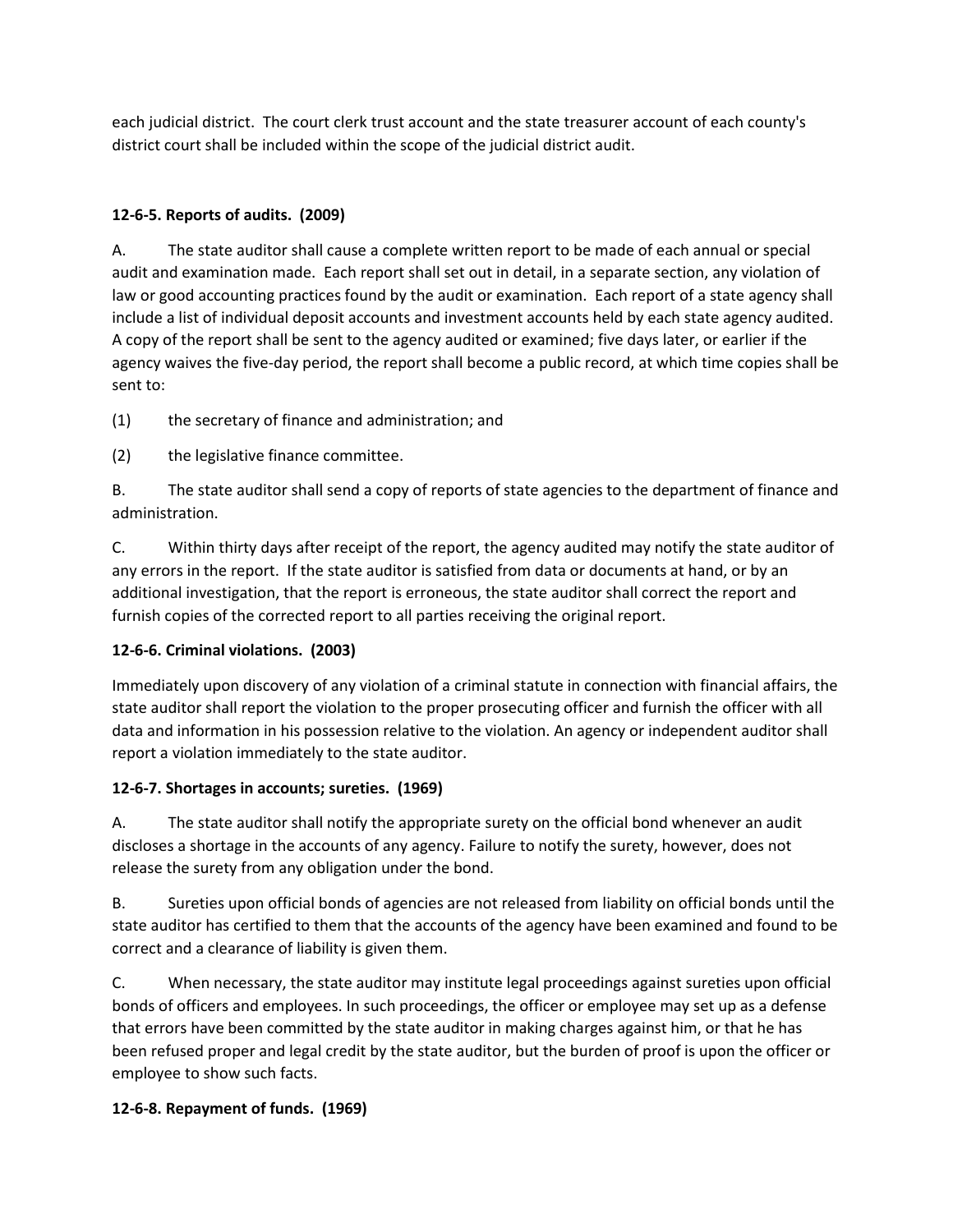If restitution has not been made in thirty days from the receipt by an agency of a report of an audit reflecting a shortage of funds for which the agency is accountable under law, suit to enforce repayment or refund to the agency may be brought by the state auditor.

## **12-6-9. Public depositories. (1969)**

The state auditor may:

A. require depositories of public money to furnish reconciliation sheets for the purpose of checking the deposits of public funds;

B. inspect the books and records of any depository concerning public funds; and

C. examine employees of a depository under oath concerning the correctness of the reconciliation or any entry upon the books or records of the depository relating to public funds.

### **12-6-10. Annual inventory. (2013)**

A. The governing authority of each agency shall, at the end of each fiscal year, conduct a physical inventory of movable chattels and equipment costing more than five thousand dollars (\$5,000) and under the control of the governing authority. This inventory shall include all movable chattels and equipment procured through the capital program fund under Section 15-3B-16 NMSA 1978, which are assigned to the agency designated by the director of the facilities management division of the general services department as the user agency. The inventory shall list the chattels and equipment and the date and cost of acquisition. No agency shall be required to list any item costing five thousand dollars (\$5,000) or less. Upon completion, the inventory shall be certified by the governing authority as to correctness. Each agency shall maintain one copy in its files. At the time of the annual audit, the state auditor shall ascertain the correctness of the inventory by generally accepted auditing procedures.

B. The official or governing authority of each agency is chargeable on the official's or authority's official bond for the chattels and equipment shown in the inventory.

C. The general services department shall establish standards, including a uniform classification system of inventory items, and promulgate rules concerning the system of inventory accounting for chattels and equipment required to be inventoried, and the governing authority of each agency shall install the system. A museum collection list or catalogue record and a library accession record or shelf list shall constitute the inventories of museum collections and library collections maintained by state agencies and local public bodies.

D. No surety upon the official bond of any officer or employee of any agency shall be released from liability until a complete accounting has been had. All official bonds shall provide coverage of, or be written in a manner to include, inventories.

### **12-6-11. Oaths; subpoenas. (1969)**

A. Oaths may be administered by the state auditor when necessary for an audit or examination.

B. When necessary for an audit or examination, the state auditor may apply to the district court of Santa Fe county for issuance of a subpoena to compel the attendance of witnesses and the production of books and records. Process under this section shall be served by any sheriff or deputy or by any